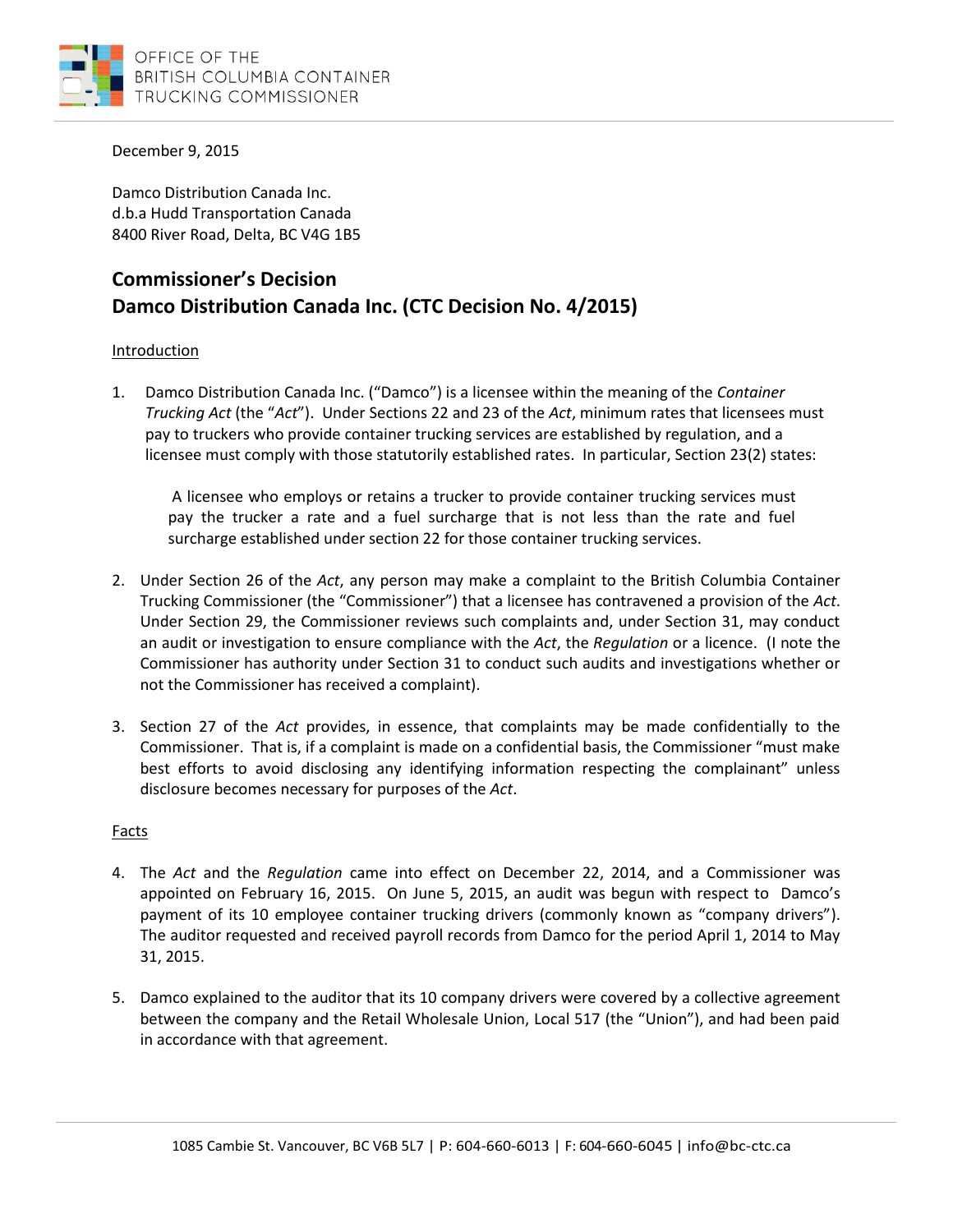- 6. Based on the information and documentation provided, the auditor determined the company drivers had not been paid the wages rates required by Section 13 of the *Container Trucking Regulation* (the "*Regulation*") during the audit period.
- 7. The auditor provided Damco with a summary of the balance owing to each driver and a copy of the audit spreadsheet. Damco reviewed the information provided and raised the issue of non-taxable benefits it paid to company drivers that were not itemized on their pay statements. After discussion of this issue, the auditor re-determined the amount owing each driver.
- 8. The total amount found to be owing the 10 company drivers was \$28,174.09. Damco did not dispute the auditor's calculations of this amount owing, and issued adjustment cheques to the 10 company drivers in the amounts determined by the auditor to be owing.
- 9. Damco advised the auditor that it was having discussions with the Union to reach a Letter of Understanding that would set out appropriate hourly rates, inclusive of benefits, for company drivers, consistent with the minimum hourly rates required by the *Act* and the *Regulation*. Damco agreed to provide a copy of that agreement when it was reached. Subsequently, Damco provided the auditor with a copy of the Letter of Understanding*.*

#### Decision

- 10. As described above, the circumstances of this case are that Damco has:
	- a) undergone an audit, during which it cooperated fully with the auditor;
	- b) after raising an issue of merit with respect to the payment of non-taxable beneits, accepted the auditor's calculation of the amounts it owed under the *Act*;
	- c) paid the adjustment amounts calculated by the auditor as owing to its company operators; and
	- d) entered into an agreement (Letter of Understanding) with the Union to ensure rates for its company drivers that comply with the *Act* and *Regulation*.
- 11. As Damco has paid the amount owing under the *Act* and corrected its non-compliant payment practice, I find there is no need for me to issue an order pursuant to Section 9 of the *Act* requiring Damco to comply with the *Act*.
- 12. Section 34 of the *Act* provides that, if the Commissioner is satisfied that a licensee has failed to comply with the *Act*, the Commissioner may impose a penalty or penalties on the licensee. Available penalties include suspending or cancelling the licensee's licence or imposing an administrative fine. Under Section 28 of the *Regulation*, an administrative fine for a contravention relating to the payment of remuneration, wait time remuneration or fuel surcharge can be an amount up to \$500,000.
- 13. The seriousness of the available penalties indicates the gravity of non-compliance with the *Act*. The *Act* is beneficial legislation intended to ensure that licensees pay their employees and independent operators in compliance with the rates established by the legislation (*Act* and *Regulation*). Licensees must comply with the legislation, as well as the terms and conditions of their licences, and the